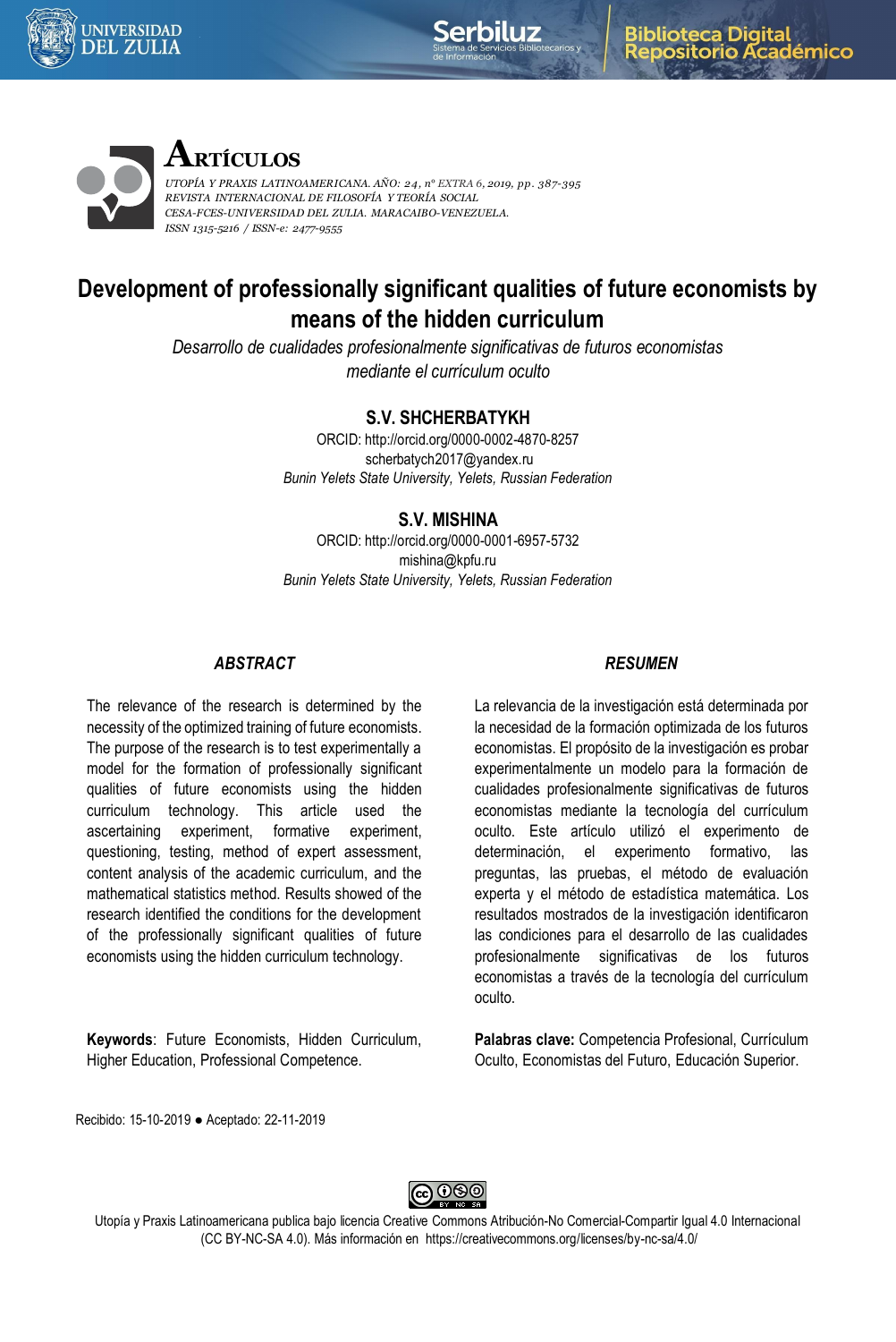## *1. INTRODUCTION*

The hidden curriculum allows the solving of additional educational problems at the level of content and methodology. In particular, the authors of the research highlight the importance of the development of professionally significant qualities of future economists in the context of rapidly changing professional requirements in the labor market. The hidden curriculum is regarded as a superposition on educational activity, which is formalized with an educational program and academic curriculum. The hidden curriculum allows the use of educational and pedagogical activity resources in higher education.

In the context of the issues under consideration, this technology seems relevant. On the one hand, professionally significant qualities of future economists are determined by the socioeconomic context, whose characteristics are rapidly developing. On the other hand, these qualities are influenced by the necessity of the relevant content in the curriculum and the Federal State Education Standards of Higher Education (FSES HE).

One of the key issues of higher education development is the necessity of an effective means of training competitive specialists. However, the modern labor market is characterized by rapid changes in the set of popular professions and competitive competencies (Lysytsia et al.: 2019, pp. 336-352; Maragheh et al.: 2019, pp. 6-12). In particular, a transformation of requirements is observed for a modern professional, due to the digitalization of the global and domestic economy.

In this context, the issue of training a competitive specialist in the field of so-called "retire professions" is relevant. Professions in the sphere of economics are included in the atlases of the professions of the future, developed within the framework of the foresight conducted by the Agency for Strategic Initiatives, the Moscow School of Management Skolkovo, "Atlas of New Professions" (Atlas of New Professions: 2019), the business magazine "Invest-Foresight", etc. In particular, Herman Gref, the head of Sberbank, has stated the necessity of reducing the number of accountants and managers "on simple issues" in the context of the development of artificial intelligence. This process started in 2017. However, according to the results of the study of worker occupations and middle-level professions required in the labor market, conducted by the Ministry of Labor and Social Protection of the Russian Federation, the profession of an accountant was ranked in the top ten most demanded professions.

In this context, the following issues are the most relevant:

- 1) Which qualities should the future economists acquire to be competitive?
- 2) How can the educational process be made flexible and effective to meet the requirements of the labor market?

In the context of this study, the researchers restricted their attention to the professionally significant qualities of future economists as the basis of professional competence.

#### **1.1 Literature review**

The theory of professionally important/significant qualities actively entered the scientific thesaurus in the 1930s. The modern theories of professionally important/significant qualities, which were developed by such scientists as Klimov: 1998; and Shadrikov: 2010, p. 320, are based on a systematic approach. In foreign psychology and pedagogy, there is also an analog of the theory of professionally significant qualities, which is presented in studies and publications using the abbreviation KSAO: Knowledge, Skills, Abilities, Other characteristics.

In Russian science, two definitions are used: professionally important qualities and professionally significant qualities. Some authors regard these terms as synonyms (Dushkov et al.: 2005; and Shadrikov: 2010, p. 320; Ramos: 2007; Martínez, Ramos y Annía: 2019; Martins et al.: 2019). Other researchers differentiate the terms "professionally important qualities" and "professionally significant qualities."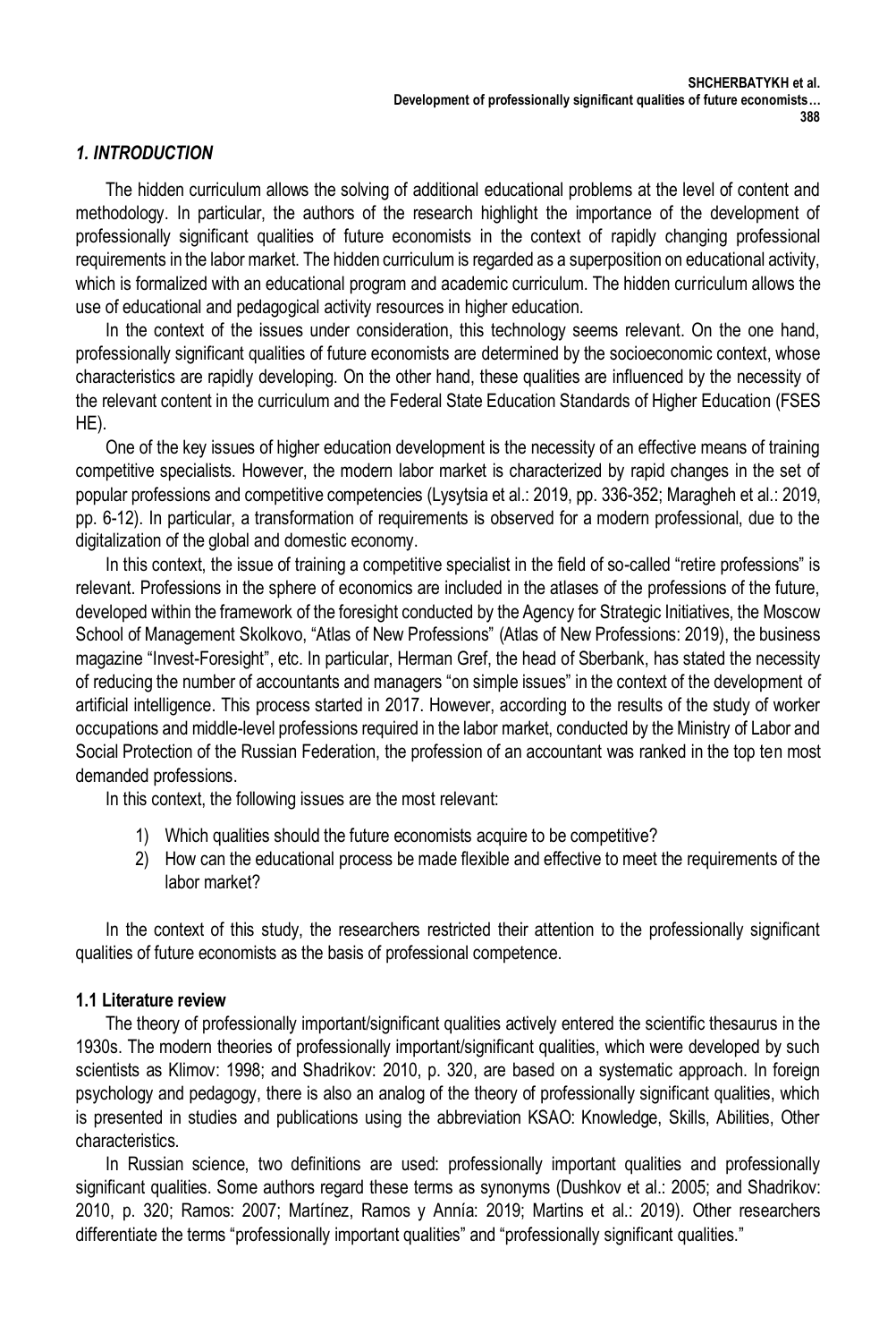Markova defines professionally important qualities as the characteristics necessary for professional activity. For example, sociability is a professionally important quality for all the professions related to the "person-person" type. Professionally significant qualities consist of qualities and abilities that are desirable for effective professional activities (Markova: 1996; Urdaneta & Villalobos: 2016; Villallobos & Ganga: 2016; Hernández, Villalobos, Morales & Moreno: 2016)

Derkach introduces another point of view. The researcher considers professionally important qualities as those that determine the effectiveness and efficiency of professional activity. However, professionally significant qualities provide effective self-development (Derkach & Kuzmina: 1993).

According to the third theory (Yarullina and Nikishina), professionally important qualities are qualities, abilities, and professional knowledge that determine the effectiveness and success of professional activities. Professionally significant qualities are "interests, attitudes, character traits and several other qualities" that "determine a person's attitude to professional functions and professionalization as a whole, as well as the degree of their acceptance".

In this study, we support the point of view of Markova (Markova: 1996) and Mitina (Mitina: 2002). According to their idea, the concept of "professionally important personality qualities" combines the qualities, abilities, and orientations of a personality, which are basic and necessary to perform a specific type of professional activity. In this sense, the presence or absence of these qualities correlates with professional suitability. The description of professionally important qualities is characterized by the application of the obligation mode. Professionally important qualities ensure the effectiveness of the professional activity, that is, its feasibility. The result will be achieved.

In this study, professionally significant qualities of future economists are regarded as a system of personal characteristics, professional abilities, attitudes, methods, and types of thinking, which influence efficiency and success in various types of economic careers.

Professionally significant qualities of future economists are a complex phenomenon. In its structuring, researchers distinguish a number of specific qualities, such as: creativity, associative thinking, analytical thinking, initiative, responsibility, social activity, sociability, leadership, alternativeness, flexibility, consistency, profitability, communication and organizational skills, business and leadership skills, enterprise, responsibility and self-organization, motivational-emotional, cognitive-creative and socially-perceptive.

Structural components of the professionally significant qualities of future economists were analyzed in the context of current professional and educational standards and requirements of the digital economy, which are reflected in the importance of *soft skills*. As a result, the following clusters were distinguished: qualitiesrelationships, individual-personal qualities and abilities, special qualities and abilities, as well as sociopersonal qualities and abilities. Within each cluster, specific qualities and abilities were differentiated according to normative and additional standards. Normative qualities ensure the professional activity of future economists is at a sufficient level, which corresponds to the prescribed duties. Additional qualities contribute to a successful and effective professional career.

Qualities-relations are contextual (or peripheral) professionally significant qualities of future economists. They include professional motivation, attitude toward the profession of an economist (professional values), and civic position.

Individual-personal qualities include psychological qualities and personal features, which characterize professional suitability of the individual for professional activity, namely, the economic one.

The normative individual and personal qualities of future economists are emotional balance, stress tolerance, discipline, objectivity, honesty.

Additional individual-personal qualities ensure future economists' professional and career development; therefore, they contribute to the efficiency of professional careers. These qualities include: flexibility of thinking, professional mobility, the ability for self-education and self-development.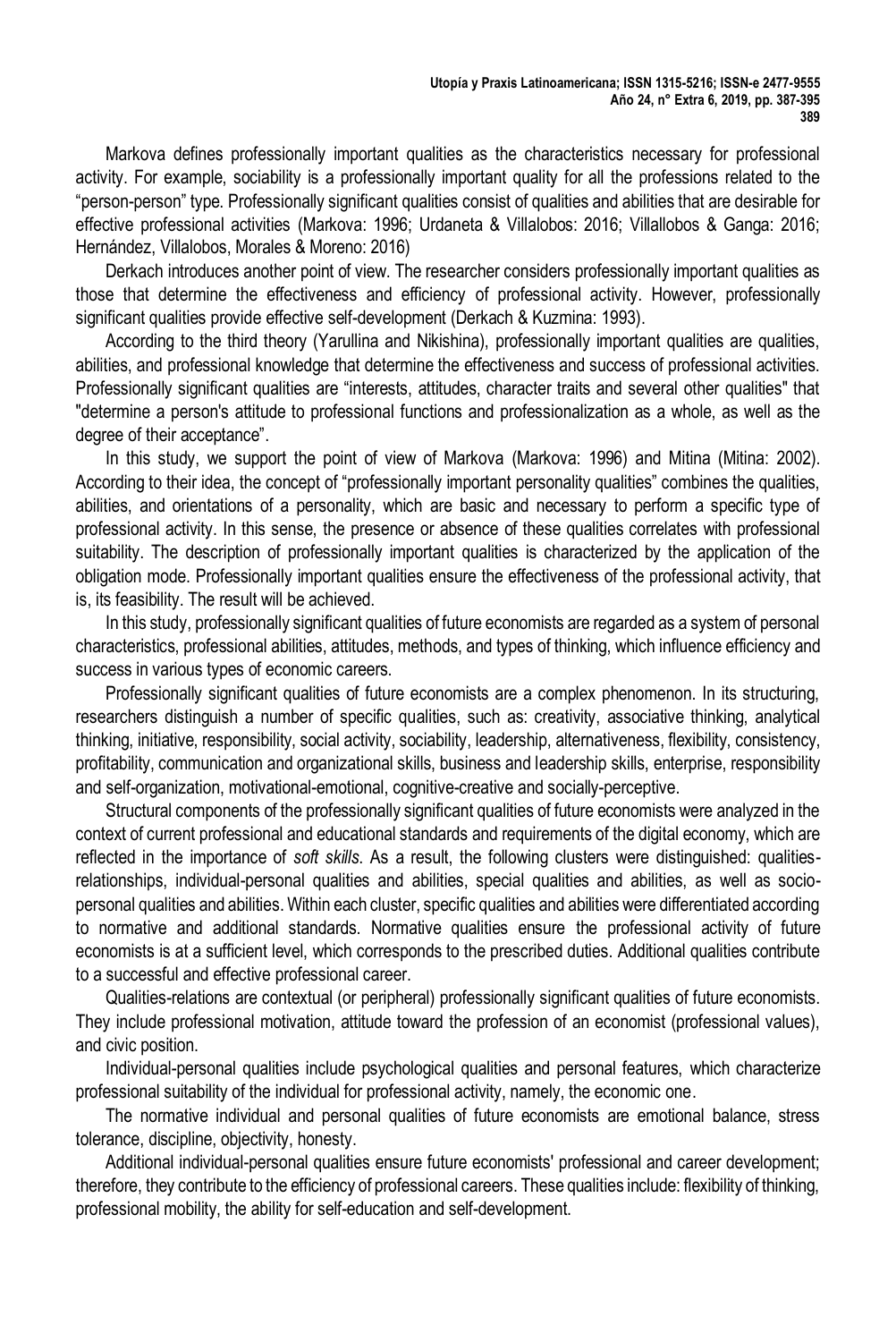Special abilities and qualities are determined by professional activity. In particular, the profession of an economist primarily refers to the type of profession "person - a sign system", and secondly, to the type of "person-person". Special abilities and qualities are determined by the estimated economic, analytical, accounting, accounting and financial, banking and insurance types of professional activity. Consequently, the basis of the normative special abilities and qualities of future economists are analytical abilities (the ability to think analytically, the ability to extract details and components from the general), synthetic abilities (abstraction, generalization), predictive capability (strategic planning, prediction of the deficits, problems and mistakes, etc). Additional special abilities and qualities at the present stage of economic development in our country include critical thinking, project skills, and lean thinking.

Socio-personal qualities determine the main spheres of professional interaction of future economists, such as interaction with clients, colleagues, and superiors, as well as management. Communicative abilities (ability to work in a team, develop effective models of interpersonal interaction, cooperation ability) and the ability to resolve conflict is considered as normative socio-personal qualities. Additional socio-personal qualities include team-building skills and customer focus.

## *2. MATERIAL AND METHODS*

According to the works of Polonnikov (Polonnikov: 2017, p. 209; Revisan et al.: 2020) the hidden curriculum was identified as a relevant mechanism for the formation of professionally significant qualities of future economists at the level of educational content management.

The concept of a curriculum was not commonly used in domestic pedagogical science due to fairly implicit reasons. It was introduced into scientific practice by Bobbitt (Bobbitt: 1918) in the first quarter of the 20th century. In his works, the curriculum was presented as a comprehensive document that defined the content of education in a list of principles and rules for its development, as well as for instructions for its implementation.

In the middle of the 20th century, the curriculum was applied to the detalization of all the elements of labor (Tyler: 1949). This interpretation of the curriculum was the basis for the formation of a list of competencies. Labor actions were recorded in various qualification handbooks and reflected in job specifications, presenting one of the first taxonomies of labor actions and necessary skills. Subsequently, Tyler transferred his ideas to educational practice. According to his ideas, the curriculum should detail specific issues such as the taxonomy of learning goals, the content of education, methods for achieving these goals and a list of diagnostic procedures (Tyler: 1949; Ahmadi & Movahed: 2019, pp. 1-10).

In this sense, the curriculum is implemented, firstly, as a system for organizing the educational process and, secondly, in a specific document. In Russian pedagogical semantics, the curriculum in this sense is synonymous with the terms *education program* and *educational standard*. This synonymity caused the rejection of the idea of the curriculum in domestic pedagogical thought.

The researchers identified types of curriculum that have been or are being implemented in Western educational practices, such as the recommended curriculum, prescribed the (official) curriculum, formal curriculum, informal curriculum, open curriculum, integrated curriculum, hidden curriculum, national curriculum, school curriculum.

However, it was the phenomenon of the hidden curriculum that captured the interest of Russian and foreign researchers. Smith, accepting the interpretation of the curriculum as an education program or educational standard, points out the social context appears in the educational process through the hidden curriculum. In his opinion, the hidden curriculum should influence the worldview, value system, and students' habits through the content of education and the educational process (Smith: 2000).

Cox regards the hidden curriculum as a kind of social contract between the state and the individual, synchronizing personal and public goals (Cox: 2007, pp. 245-248).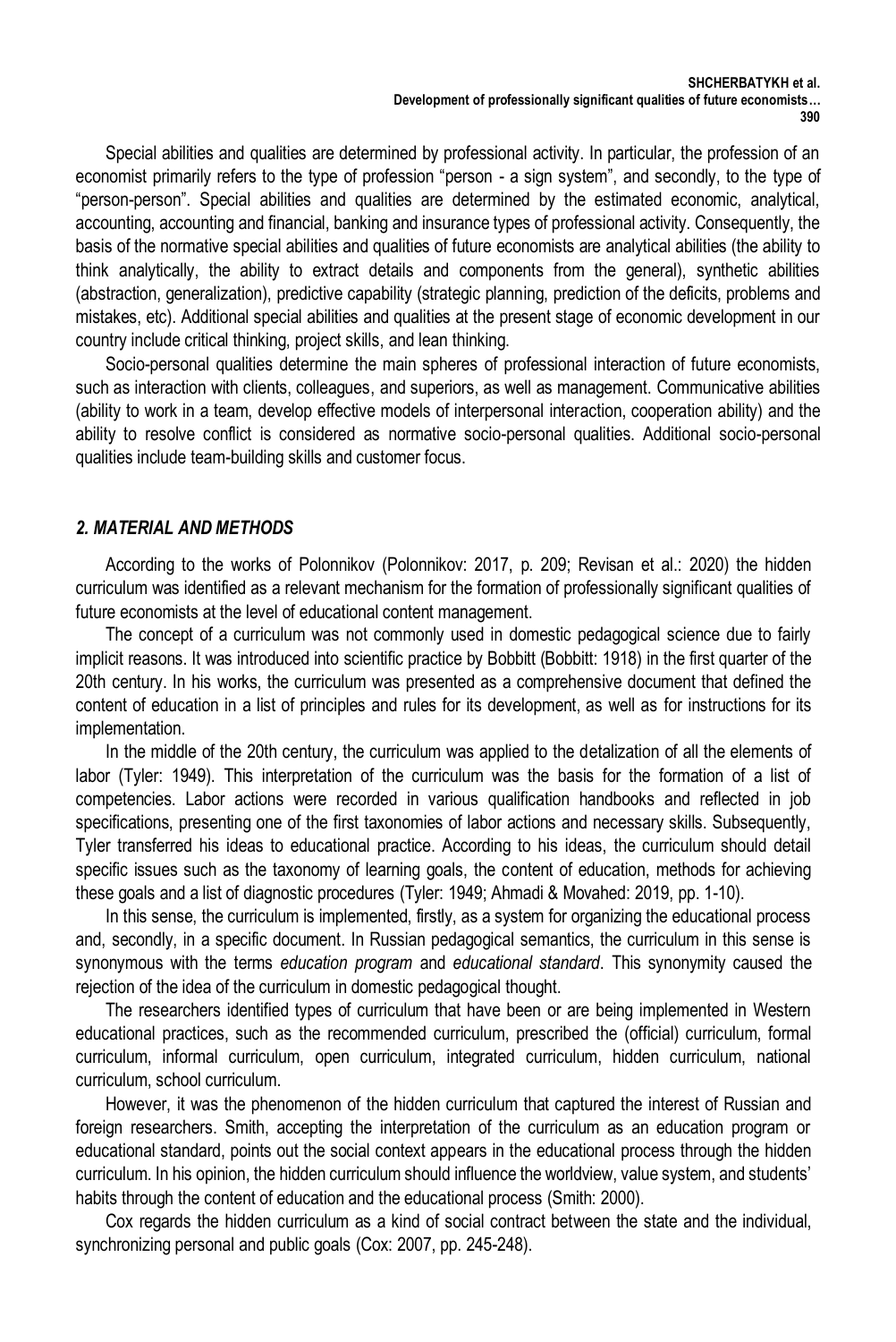Polonnikov defines a hidden curriculum as an active social context that correlates with the content of education and the educational process. The hidden curriculum can be a powerful mechanism for the formation of a person's worldview due to its qualities, namely - activity and involvement of the social context (Polonnikov: 2017, p. 209).

At the same time, the sociology of education regards the hidden curriculum negatively (Apple: 1992, pp. 4-19; Bernstein: 2000; Bourdieu: 1984; Douglas & Waksler: 1982; Young: 2017).

It is worth noting that a negative assessment of the hidden curriculum is characteristic of the sociology of education. This is regarded as negative because the hidden curriculum has the potential to change students' attitudes, possibly without their knowledge, which can be regarded as an offense against their liberty. This is the second reason for the suppression of the hidden curriculum in domestic pedagogical thought. At the same time, in pedagogical research primarily by foreign authors, the hidden curriculum is devoid of both positive and negative connotations. This idea is clearly emphasized by Nechitaylo: "The specifics of the hidden curriculum and its effectiveness are not connected with the knowledge (historical, sociological, philosophical, etc.) that it transmits. The applied (consciously or unconsciously) techniques for hidden programming are universal".

Pastuović interprets the hidden curriculum as an educational program opposite the formal curriculum (in the Russian interpretation - the education program, educational plan, educational standard) (Pastuović: 1999).

Thus, a hidden curriculum allows for solving additional educational problems at a higher level of content and methodology. In particular, the authors of the research highlight the importance of the development of professionally significant qualities of future economists in the context of rapidly changing professional requirements in the labor market. A hidden curriculum is regarded as a superposition on educational activity, which is formalized with an educational program and academic curriculum. The hidden curriculum allows the use of the educational and pedagogical activity resources in higher education.

In this regard, the authors of the research considered the hidden curriculum as contextual educational technology. Its functioning is based on immersing students into an active social context through the systematic introduction of certain socio-educational aspects into the educational process. Also, a certain set of methods and means of education is implemented (Behadili et al.: 2019; Nalbandi & Zonoozi: 2019).

At the instrumental level, a hidden curriculum is designed with specific content and methodology for teaching future economists. At the content level, it seems to be effective to formalize the hidden curriculum, developing it based on existing programs and the content of academic disciplines. The content of the hidden curriculum is superimposed on the formalized content. At the same time, the content of the open curriculum can also be formalized through its development as a detailed program, which specifically indicates the topic and the content that should be implemented. Formalization of a hidden curriculum allows for the development of a taxonomy of its content according to the principles of consistency and coherence, avoiding the unjustified distribution of content blocks. The authors of this work regard these blocks as qualities-relations, individualpersonal qualities and abilities, special qualities and abilities, socio-personal qualities and abilities in the context of their normative and excess content.

## *3. RESULTS*

The experiment studied the effectiveness of the formation of professionally significant qualities of future economists using a hidden curriculum. This work was conducted in the period from 2017 to 2019 through the Institute of Law and Economics of FSBEI of Higher Education "Yelets State Ivan Bunin University." The experiment involved 62 people (44 students, 11 teachers, 7 employers). The research portfolio included ascertaining and formative experiments. As a result of the ascertaining experiment, diagnostic tools for the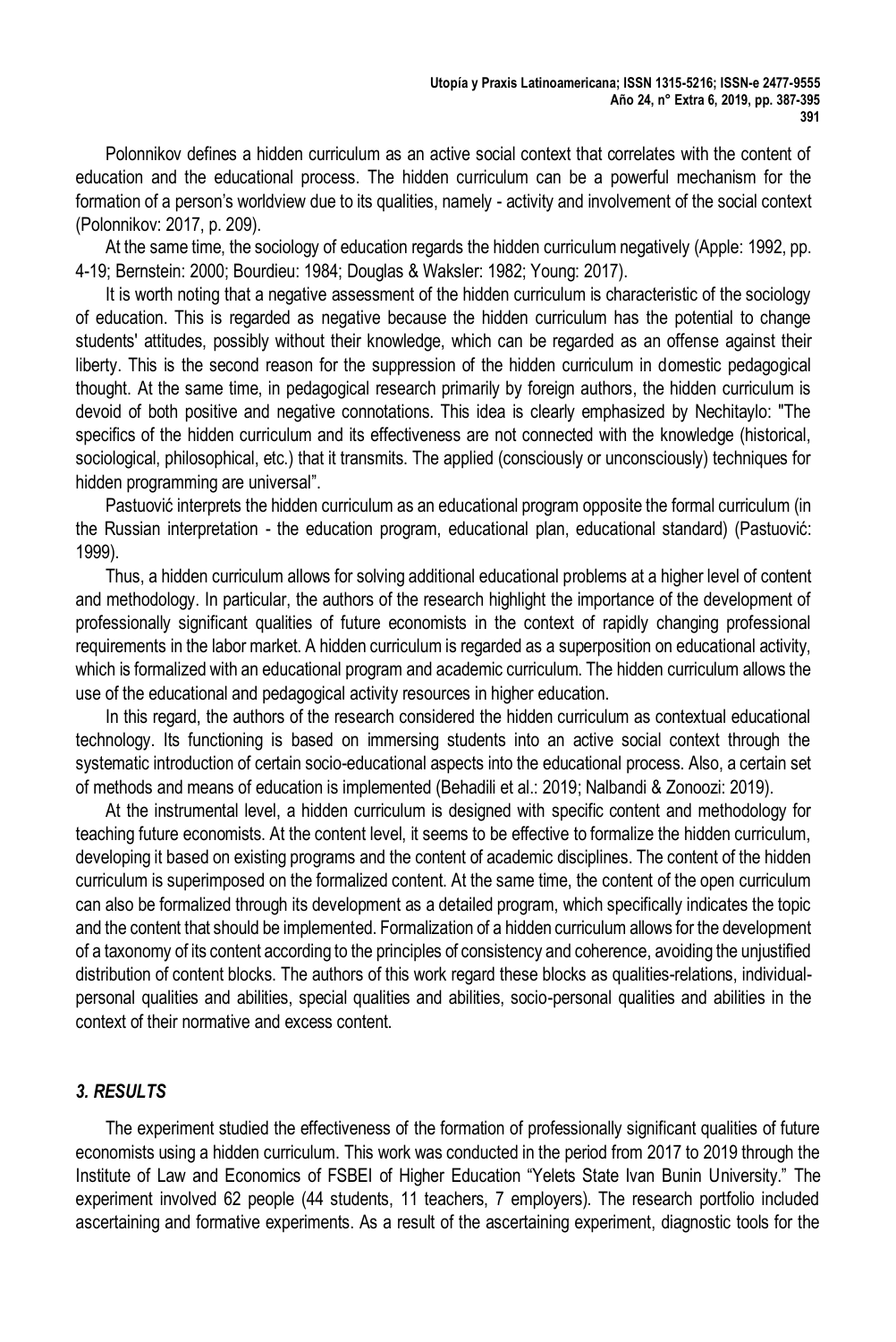evaluation of professionally significant qualities of future economists were developed. They included criteria, indicators, levels, diagnostic methods, and rating scales.

An insufficient level of professionally significant qualities was demonstrated by 38.10% of control group students and by 21.74% of experimental group students. A sufficient level was shown by 61.90% of control group students and by 78.26% of experimental group students. A super-sufficient level was not demonstrated by any student in either group. These data indicate a steady influence of the traditional educational process on the formation of normative professionally significant qualities. Although, there is a concern that a high proportion of students have an insufficient level of professionally significant qualities. Also, the traditional educational process does not suggest the development of additional professionally significant qualities.

The formative experiment introduced the traditional organization of the educational process in the control group, while the hidden curriculum was implemented into the educational process of the experimental group. In the context of this study, the following disciplines were involved: "Management", "Finance", "Econometrics", "Marketing", "Labor Economics", "Money, Credit, Banks", "Company Economics", "Financial accounting", "Macroeconomic planning and forecasting", "Taxes and taxation", "Comprehensive analysis of economic activity. "

Mastering of professional skills and experience was a significant part of the students' educational activities in the hidden curriculum. In particular, an internship plan was agreed upon with social partners - future employers. It was assumed that students would perform the duties of the company executive assistant parttime. At this level, this allowed for the training of such social and personal qualities as communicative and managerial abilities, conflict resolution skills, self-confidence, independence, leadership qualities. During the internship, the following special abilities and qualities were trained: analytical and synthetic abilities, critical thinking, and predictive capability.

In the context of educational activities with the implementation of the hidden curriculum, opportunities for curator hours and students' social activities were used. The curator hours' work was focused on the formation of quality relations and socio-personal qualities. In particular, the active use of gaming, training, and situational technologies influenced professional motivation, initiative, mobility, self-education ability, ability to resolve conflicts, and leadership qualities. Within the framework of the curator hours' work, meeting platforms were organized with the economists who had achieved professional success. Students were actively involved in voluntary work. Within the framework of this activity, there were social projects to participate in, such as training in financial literacy for elderly people, kindergarten pupils, and schoolchildren. This activity contributed to the formation of the following individual and personal qualities: emotional balance and stress tolerance, perseverance, independence, flexibility, and initiative.

In general, the changes in the development of professionally significant qualities in the control group of students show the following: there was a decrease in the proportion of students with an insufficient level and an increase in the proportion of students with a sufficient level by 19.05%. This shows that the traditional educational process impacts the formation of normative professionally significant qualities, although it does not impact additional qualities. The dynamics of the development of professionally significant qualities in the experimental group of students confirm the hypothesis of the study, such that: the developed model and pedagogical conditions allow us to form not only normative but also additional professionally significant qualities. The changes in professionally significant qualities in students was as follows: there was a decrease in the proportion of students demonstrating insufficient and sufficient levels by 8.70% and 17.39% respectively, whereas there was an increase in the proportion of students with a super-sufficient level by 26.09%.

The researchers used a Student t-test for disconnected samples. This allowed them to compare the results of the final analysis between the control and experimental groups. As a result, it was found that temp is in the significance zone. The differences are statistically significant at more than 0.1% level, which confirms the main hypothesis of the study, namely, the hidden curriculum impacts the formation of professionally significant qualities.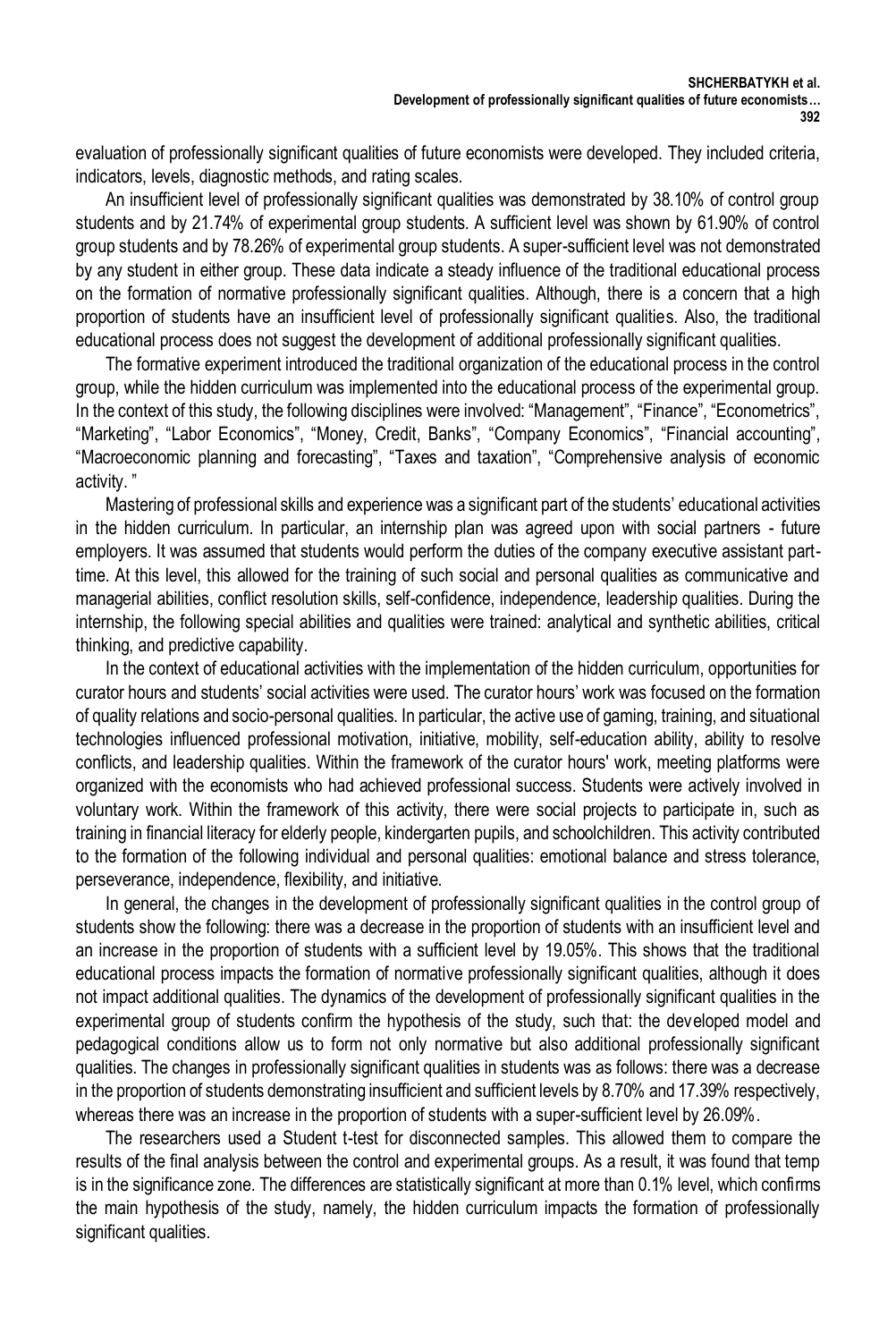# *4. CONCLUSIONS*

The study of the content and structure of professionally significant qualities of future economists is a key task in the implementation of a competency-based approach for modern higher education. Professionally significant qualities of future economists are one of the basic components contributing to the quality and efficiency of economic activity.

According to the results of the formative experiment, the hidden curriculum impacts the development of professionally significant qualities. However, the traditional educational process of the university does not have a determinant influence on the development of professionally significant qualities of future economists.

An analysis of the formative experiment results shows two basic trends:

- The values of axiological and social-personal criteria developed evenly;

- Among the values of individual-personal and professional-personal criteria, the intensive development of the values indicating extra characteristics was observed.

## *BIBLIOGRAPHY*

AHMADI, R, & MOVAHED, S (2019). "Study of Artificial Neural Networks in Information Security Risk Assessment". *UCT JOURNAL OF MANAGEMENT AND ACCOUNTING STUDIES*, *7*(02), pp. 1-10.

APPLE, MW (1992). "The text and cultural politics". *Educational Researcher*, 21(7), pp. 4-19.

ATLAS OF NEW PROFESSIONS (2019). URL: http://atlas100.ru/index/ (Access date: 14.02.2019).

BEHADILI, SF, ABD, MS, MOHAMMED, IK, & AL-SAYYID, MM (2019). "Breast Cancer Decisive Parameters for Iraqi Women via Data Mining Techniques". *Journal of Contemporary Medical Sciences*, 5(2).

BERNSTEIN, B (2000). "Pedagogy, symbolic control, and identity: Theory, research, critique". Rowman & Littlefield.

BOBBITT, F (1918). The curriculum Houghton Mifflin.

BOURDIEU, P (1984). "Homo academicus (Paris, Minuit)". English end: Homo.

COX, C (2007). Cecilia Braslavsky and the curriculum: reflections on a lifelong journey in search of Quality Education for All. In-School Knowledge in Comparative and Historical Perspective (pp. 245-248). Springer, Dordrecht.

DERKACH, AA, & KUZMINA, NV (1993). Acmeology: ways to achieve professional tops.

DOUGLAS, JD, & WAKSLER, FC (1982). The sociology of deviance: An introduction. Little Brown and Company.

DUSHKOV, BA, KOROLEV, AV, & SMIRNOV, BA (2005). Encyclopedic dictionary: psychology of labor, management, engineering psychology, and ergonomics.

HERNÁNDEZ, P., VILLALOBOS, J., MORALES, M., & MORENO, J. (2016). "Racionalismo emergente en la gerencia universitaria: factor de humanización en universidades de Colombia, Venezuela y México". In Revista Espacios. Vol. 37, No.30: 1.

KLIMOV, EA (1998). Introduction to the psychology of labor. Moscow: Kultura I Sport YUNI.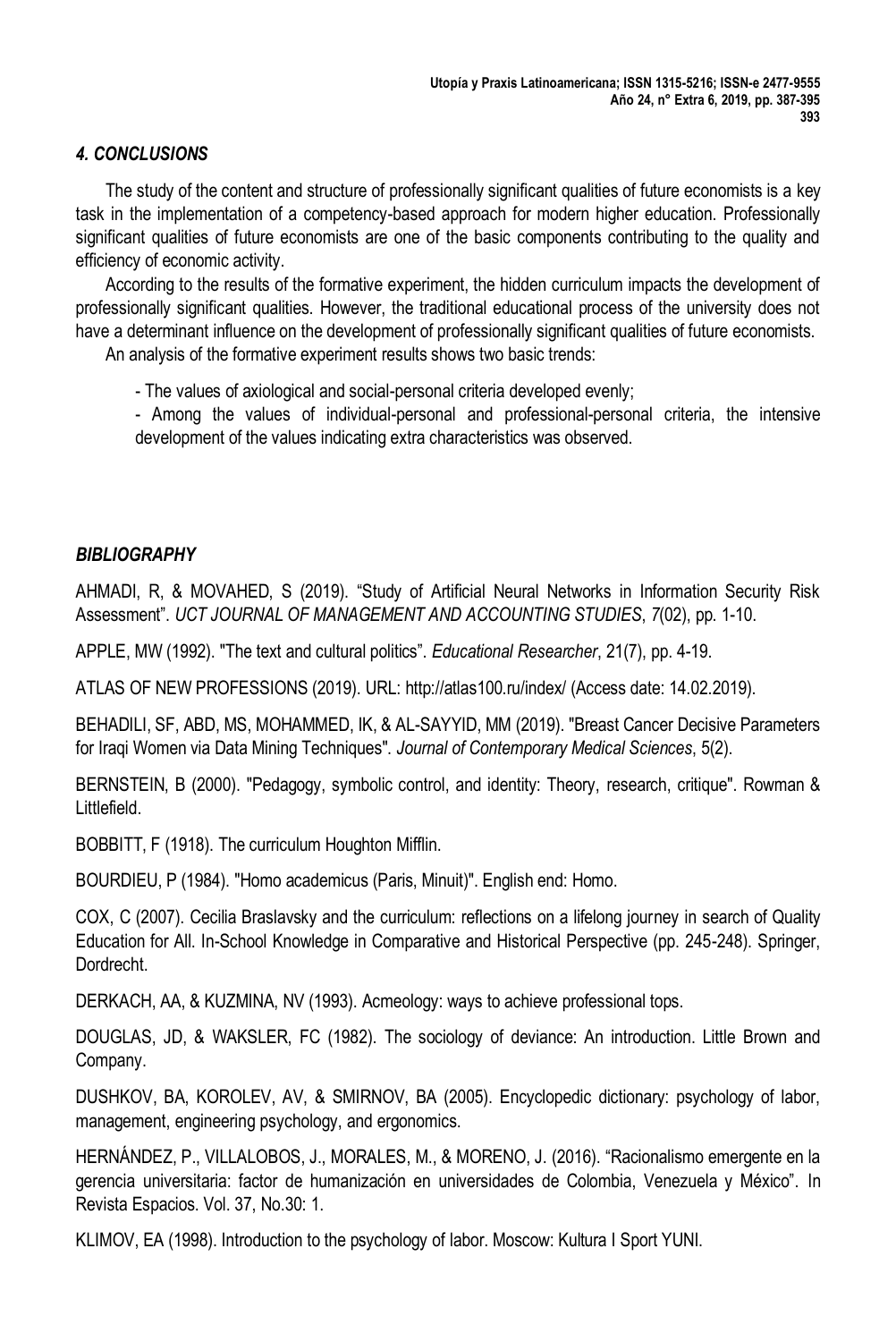LYSYTSIA, N, MARTYNENKO, M, BIELIKOVA, N, GRON, O, & US, M (2019). "Directions of the social partnership of employers and universities in the sphere of economic education in Ukraine". *Entrepreneurship and Sustainability Issues*, 7(1), pp. 336-352.

MARAGHEH, SP, AZAR, ML, & MOLLABASHI, FA (2019). "Islamic Iranian Architecture in Various Zones of Iran Desert Cities from a Social Point". *UCT Journal of Social Sciences and Humanities Research*, *7*(01), pp. 6-12.

MARKOVA, AK (1996). Psychology of professionalism. M.: Gardarika.

MARTÍNEZ, S; RAMOS MARTÍNEZ, Y y ANNÍA, M E. (2019). El coaching en educación. Utilidad para la transformación escolar mediante sistematización de experiencias. In Opción. Revista de Ciencias Humanas y Sociales. Año 35, No. 89-2: 1388-1439. Universidad del Zulia. Maracaibo (Venezuela).

MARTINS, D, ASSIS, R, COELHO, R, & ALMEIDA, F (2019). "Decision Support System for Business Ideas Competitions". *Journal of Information Systems Engineering & Management*, 4(3).

MITINA, LM (2002). Psychology of competitive personality development. M.: Moscow Psychological and Social Institute.

NALBANDI, H, & ZONOOZI, SJ (2019). "Determine the Impact of Market-orientated Skill Training on Satisfaction and Effectiveness of Trainees in Technical and Vocational Training: A Case Study in Western Azarbaijan Province, Iran". *Dutch Journal of Finance and Management*, 3(1).

PASTUOVIĆ, N (1999). Educology. Zagreb: Znamen.

POLONNIKOV, AA (2017). The Modern Educational Situation: Descriptive Approaches and Discursive Responsibility. Vysshee Obrazovanie v Rossii= Higher Education in Russia, p. 209.

RAMOS MARTÍNEZ, Y. (2007). Estrategias de la gestión directiva y construcción de la grandeza docente en las escuelas bolivarianas. In Revista electrónica de humanidades, educación y comunicación social, (REDHECS). Edición 2, año 2.

REVISAN. AL, RIBEIRO, AJ, & PONTE, JPD (2020). "Professional Leaming Opportunities Regarding the Concept of Function in a Practice-based Teacher Education Program". *International Electronic Journal of Mathematics Education, 15*(2).

SHADRIKOV, VD (2010). Professional'nye sposobnosti. Moscow: Universitetskaja kniga, p. 320.

SMITH, MK (2000). Curriculum theory and practice. The encyclopedia of informal education.

TYLER, RW (1949). Basic principles of curriculum and instruction. (University of Chicago Press: Chicago, IL).

URDANETA, E. & VILLALOBOS, JV.. (2016). Bioética como marco de la responsabilidad social en hospitales públicos. In Opción. Revista de Ciencias Humanas y Sociales. Año 32, Especial No.12: 830-856.

VILLALLOBOS ANTÚNEZ, JV. & GANGA, F. (2016). "Derechos sociales fundamentales: Consideraciones iusfilosóficas de sus dilemas. Aproximación utópica desde la Bioética Global". In Utopía y Praxis Latinoamericana. Año 21, N° 75: 93-111.

YOUNG, M (2017). The rise of the meritocracy. Routledge.